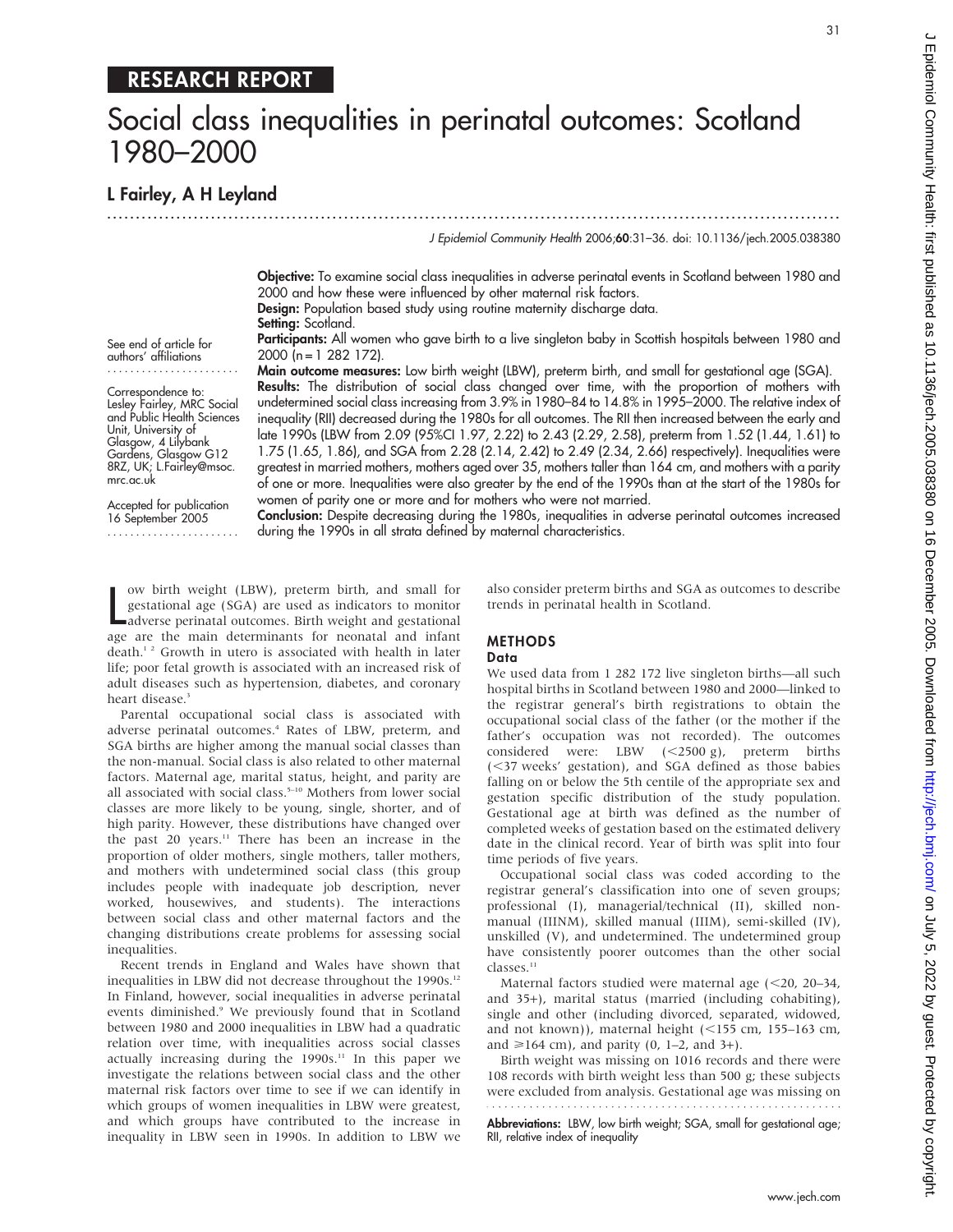| Social class  | 1980-84      |      | 1985-1989    |      | 1990-1994    |      | 1995-2000<br>$N = 281001$ |      |  |
|---------------|--------------|------|--------------|------|--------------|------|---------------------------|------|--|
|               | $N = 304627$ |      | $N = 289479$ |      | $N = 283032$ |      |                           |      |  |
|               | $\mathbf n$  | %    | $\mathsf{n}$ | %    | $\mathsf{n}$ | %    | $\mathsf{n}$              | %    |  |
|               | 21451        | 7.0  | 20188        | 7.0  | 18880        | 6.7  | 19375                     | 6.9  |  |
| Ш             | 50787        | 16.7 | 49075        | 17.0 | 53620        | 18.9 | 60073                     | 21.4 |  |
| <b>Illnm</b>  | 39219        | 12.9 | 44408        | 15.3 | 38129        | 13.5 | 42689                     | 15.2 |  |
| I/Im          | 103893       | 34.1 | 85000        | 29.4 | 65853        | 23.3 | 59702                     | 21.3 |  |
| $\mathsf{IV}$ | 48551        | 15.9 | 52703        | 18.2 | 52075        | 18.4 | 42804                     | 15.2 |  |
| V             | 28846        | 9.5  | 20431        | 7.1  | 24673        | 8.7  | 14763                     | 5.3  |  |
| Undetermined  | 11880        | 3.9  | 17674        | 6.1  | 29802        | 10.5 | 41595                     | 14.8 |  |

5322 records and 501 had gestation less than 24 weeks and were also excluded. The SGA indicator could not be assigned to 25 infants because of missing information on their sex. Maternal age was missing on 25 records and parity on 10 records. Maternal height was missing on 117 046 (9.1%) records; a high proportion (46 604, 40%) of these missing values occurred between 1995 and 2000. In total 1 158 139 (90.3%) births had complete data and were used in the analysis.

## Statistical methods

The relation between social class and each outcome was estimated using logistic regression. Social class I was the reference category.

To compare the changes in social class inequalities in perinatal outcomes over time the relative index of inequality (RII) was used.13–15 This takes into account the fact that the proportion of the population in each social class at each time point differs. Social class was defined hierarchically (I, II, IIINM, IIIM, IV, V, and undetermined) and each group was assigned a value between 0 and 1 depending on the proportion of the population with higher socioeconomic position than the midpoint of each group within the hierarchy. Socioeconomic position was then related to the outcomes through logistic regression. The resulting odds ratio compares the bottom of the social hierarchy with the top; the larger the RII the larger the inequality. The RII was calculated for each time period. Separate models including the interaction between each of the maternal risk factors and the RII were fitted for each time period. The significance of the interaction term was assessed by a Wald test.

## RESULTS

The social class distribution changed dramatically. The proportion of mothers in social class II, IIINM, and with undetermined social class increased from 16.7% to 21.4%, from 12.9% to 15.2%, and from 3.9% to 14.8% respectively (table 1). Mean maternal age increased by two years from 26 years in the early 1980s to 28 years in the late 1990s (table 2). Mean maternal height also increased over time from 160 cm to 163 cm. The proportion of single mothers increased from 8.6% to 26.3%.

|                    | Social class                              | 1980-1984 |     | 1985-1989 |     | 1990-1994 |     | 1995-2000 |     |  |
|--------------------|-------------------------------------------|-----------|-----|-----------|-----|-----------|-----|-----------|-----|--|
| Maternal age       |                                           | 28.6      | 4.5 | 29.2      | 4.6 | 30.6      | 4.1 | 31.6      | 4.1 |  |
| Mean and SD, years | $\label{eq:1} \prod_{i=1}^n \mathbb{I}^i$ | 28.2      | 4.6 | 28.7      | 4.6 | 29.4      | 4.6 | 30.5      | 4.7 |  |
|                    | Illnm                                     | 25.2      | 5.0 | 25.7      | 5.0 | 26.3      | 5.2 | 27.2      | 5.6 |  |
|                    | I/Im                                      | 25.7      | 4.8 | 26.4      | 4.7 | 27.3      | 4.8 | 28.6      | 4.9 |  |
|                    | IV                                        | 24.9      | 5.0 | 25.0      | 4.9 | 26.4      | 4.9 | 27.2      | 5.4 |  |
|                    | $\vee$                                    | 24.2      | 4.9 | 24.6      | 4.7 | 26.1      | 4.8 | 27.6      | 5.1 |  |
|                    | Undetermined                              | 22.5      | 5.8 | 21.9      | 5.2 | 23.8      | 5.5 | 24.4      | 6.1 |  |
|                    | Total                                     | 25.9      | 5.1 | 26.2      | 5.1 | 27.1      | 5.2 | 28.1      | 5.6 |  |
| Maternal height    |                                           | 162.2     | 6.2 | 162.6     | 6.2 | 163.4     | 6.3 | 164.0     | 6.3 |  |
| Mean and SD, cm    | $\mathsf{I}$                              | 161.5     | 6.2 | 162.0     | 6.2 | 162.7     | 6.3 | 163.4     | 6.4 |  |
|                    | Illnm                                     | 160.5     | 6.3 | 161.3     | 6.3 | 161.9     | 6.4 | 162.8     | 6.5 |  |
|                    | I/Im                                      | 159.9     | 6.2 | 160.7     | 6.2 | 161.7     | 6.3 | 162.4     | 6.4 |  |
|                    | IV                                        | 159.7     | 6.2 | 160.4     | 6.3 | 161.4     | 6.4 | 162.2     | 6.5 |  |
|                    | $\vee$                                    | 159.0     | 6.2 | 159.8     | 6.3 | 161.2     | 6.5 | 162.1     | 6.6 |  |
|                    | Undetermined                              | 159.3     | 6.2 | 159.8     | 6.2 | 161.0     | 6.5 | 161.9     | 6.5 |  |
|                    | Total                                     | 160.3     | 6.3 | 161.0     | 6.3 | 161.8     | 6.4 | 162.7     | 6.5 |  |
| Single mothers, %  |                                           | 2.9       |     | 3.4       |     | 1.7       |     | 4.0       |     |  |
|                    | $\mathsf{II}$                             | 3.2       |     | 5.9       |     | 9.2       |     | 13.4      |     |  |
|                    | Illnm                                     | 14.5      |     | 24.8      |     | 31.4      |     | 38.1      |     |  |
|                    | Illm                                      | 2.8       |     | 5.7       |     | 12.6      |     | 13.1      |     |  |
|                    | IV                                        | 16.6      |     | 24.4      |     | 22.4      |     | 31.3      |     |  |
|                    | $\vee$                                    | 7.4       |     | 8.1       |     | 20.6      |     | 20.5      |     |  |
|                    | Undetermined                              | 43.5      |     | 63.8      |     | 60.4      |     | 59.3      |     |  |
|                    | Total                                     | 8.6       |     | 15.6      |     | 21.3      |     | 26.3      |     |  |
| Parity $3+$ , %    |                                           | 4.9       |     | 5.2       |     | 4.9       |     | 4.9       |     |  |
|                    | $\mathsf{I}$                              | 6.4       |     | 6.2       |     | 5.2       |     | 4.8       |     |  |
|                    | Illnm                                     | 5.6       |     | 4.7       |     | 5.0       |     | 4.2       |     |  |
|                    | I/Im                                      | 7.2       |     | 7.0       |     | 6.0       |     | 6.5       |     |  |
|                    | IV                                        | 7.7       |     | 7.7       |     | 6.8       |     | 6.8       |     |  |
|                    | $\vee$                                    | 10.3      |     | 11.7      |     | 9.1       |     | 10.7      |     |  |
|                    | Undetermined                              | 8.1       |     | 7.8       |     | 8.7       |     | 10.1      |     |  |
|                    | Total                                     | 7.1       |     | 6.9       |     | 6.3       |     | 6.5       |     |  |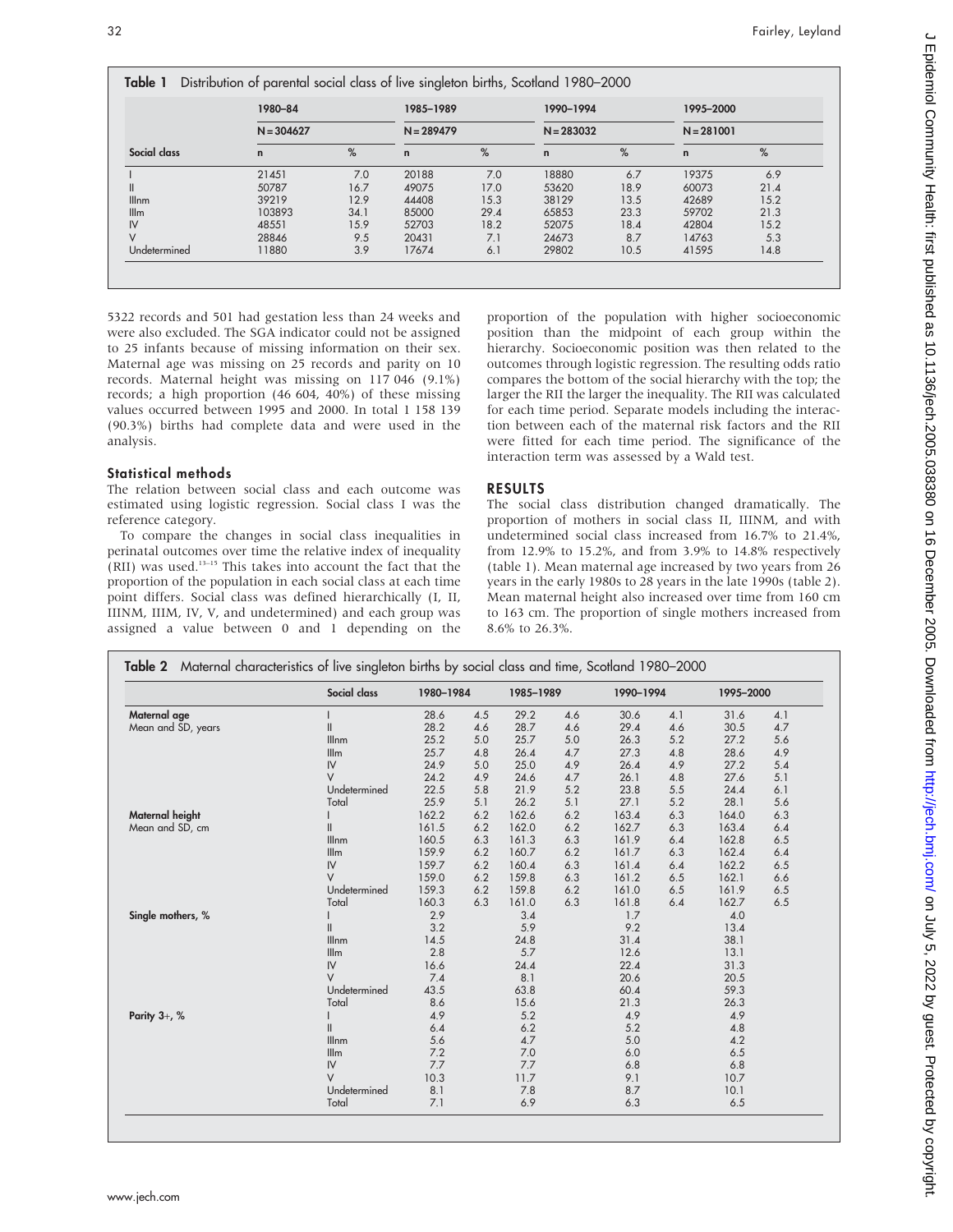Table 3 Low birth weight prevalence, odds ratios (95%CI) by social class, and RII by maternal factors and time, Scotland 1980–2000

|                       | 1980-1984 |           |              | 1985-1989 |           |              | 1990-1994 |           |                    | 1995-2000 |           |              |         |
|-----------------------|-----------|-----------|--------------|-----------|-----------|--------------|-----------|-----------|--------------------|-----------|-----------|--------------|---------|
| Social class          | %         | <b>OR</b> | <b>95%CI</b> | %         | <b>OR</b> | 95%CI        | %         | <b>OR</b> | <b>95%CI</b>       | %         | <b>OR</b> | 95%CI        |         |
|                       | 3.2       |           |              | 3.3       |           |              | 3.0       |           |                    | 2.9       |           |              |         |
| $\mathsf{I}$          | 3.9       | 1.21      | (1.11, 1.32) | 3.9       | 1.19      | (1.09, 1.30) | 3.9       | 1.31      | (1.19, 1.43)       | 3.8       | 1.34      | (1.22, 1.47) |         |
| Illnm                 | 5.3       | 1.67      | (1.53, 1.82) | 5.16      | 1.56      | (1.43, 1.70) | 5.2       | 1.76      | (1.60, 1.93)       | 5.2       | 1.84      | (1.67, 2.02) |         |
| I/Im                  | 5.4       | 1.68      | (1.55, 1.83) | 5.2       | 1.60      | (1.47, 1.74) | 5.1       | 1.71      | (1.56, 1.87)       | 5.1       | 1.81      | (1.65, 1.99) |         |
| $\mathsf{IV}$         | 6.3       | 2.01      | (1.85, 2.19) | 6.3       | 1.96      | (1.80, 2.13) | 5.8       | 1.97      | $(1.80, 2.16)$ 6.1 |           | 2.17      | (1.98, 2.39) |         |
| $\vee$                | 6.9       | 2.19      | (2.01, 2.40) | 6.4       | 2.00      | (1.82, 2.20) | 6.2       | 2.11      | (1.92, 2.33)       | 5.8       | 2.07      | (1.86, 2.31) |         |
| Undetermined          | 14.9      | 5.24      | (4.78, 5.73) | 7.8       | 2.48      | (2.26, 2.73) | 7.0       | 2.42      | (2.20, 2.66)       | 7.4       | 2.70      | (2.47, 2.96) |         |
| Total                 | 5.6       |           |              | 5.3       |           |              | 5.2       |           |                    | 5.2       |           |              |         |
| RII                   |           |           |              | $p^*$     |           |              | $p^*$     |           |                    | $p^*$     |           |              | $p^*$   |
| Overall               |           | 2.89      | (2.73, 3.05) |           | 2.16      | (2.04, 2.29) |           | 2.09      | (1.97, 2.22)       |           | 2.43      | (2.29, 2.58) |         |
| <b>Marital status</b> |           |           |              | < 0.001   |           |              | < 0.001   |           |                    | < 0.001   |           |              | 0.01    |
| Married               |           | 2.86      | (2.68, 3.05) |           | 2.05      | (1.90, 2.20) |           | 1.96      | (1.81, 2.12)       |           | 2.07      | (1.89, 2.27) |         |
| Single                |           | 1.67      | (1.44, 1.95) |           | 1.43      | (1.26, 1.62) |           | 1.34      | (1.20, 1.51)       |           | 1.72      | (1.54, 1.91) |         |
| Other                 |           | 1.59      | (1.26, 2.02) |           | 1.29      | (1.06, 1.58) |           | 1.42      | (1.18, 1.70)       |           | 2.18      | (1.89, 2.52) |         |
| Maternal age          |           |           |              | < 0.001   |           |              | < 0.001   |           |                    | < 0.001   |           |              | < 0.001 |
| $<$ 20                |           | 1.56      | (1.33, 1.83) |           | 1.35      | (1.14, 1.60) |           | 1.07      | (0.88, 1.30)       |           | 1.25      | (1.01, 1.55) |         |
| $20 - 34$             |           | 2.88      | (2.70, 3.07) |           | 2.10      | (1.96, 2.24) |           | 2.10      | (1.97, 2.25)       |           | 2.31      | (2.16, 2.48) |         |
| $\geqslant$ 35        |           | 4.51      | (3.66, 5.56) |           | 3.26      | (2.65, 4.01) |           | 2.81      | (2.33, 3.38)       |           | 3.78      | (3.22, 4.43) |         |
| Maternal height       |           |           |              | 0.013     |           |              | 0.12      |           |                    | 0.58      |           |              | < 0.001 |
| $<$ 155 cm            |           | 2.19      | (1.96, 2.44) |           | 1.80      | (1.60, 2.03) |           | 1.77      | (1.55, 2.02)       |           | 1.89      | (1.64, 2.18) |         |
| $155$ cm- $164$ cm    |           | 2.59      | (2.40, 2.80) |           | 1.84      | (1.70, 1.99) |           | 1.87      | (1.72, 2.03)       |           | 2.16      | (1.99, 2.35) |         |
| $>164$ cm             |           | 2.91      | (2.56, 3.31) |           | 2.16      | (1.91, 2.45) |           | 2.03      | (1.81, 2.27)       |           | 2.50      | (2.25, 2.78) |         |
| Parity                |           |           |              | < 0.001   |           |              | < 0.001   |           |                    | < 0.001   |           |              | < 0.001 |
| $\Omega$              |           | 2.17      | (2.01, 2.35) |           | 1.57      | (1.45, 1.70) |           | 1.54      | (1.42, 1.67)       |           | 1.64      | (1.51, 1.78) |         |
| $1 - 2$               |           | 2.81      | (2.57, 3.07) |           | 2.28      | (2.07, 2.50) |           | 2.31      | (2.10, 2.54)       |           | 2.92      | (2.66, 3.21) |         |
| $3+$                  |           | 3.08      | (2.51, 3.77) |           | 2.11      | (1.71, 2.60) |           | 2.39      | (1.91, 2.98)       |           | 3.08      | (2.48, 3.83) |         |

Mothers in social class I were on average four years older than mothers in social class V, and seven years older than mothers with undetermined social class (table 2). Mothers from higher social classes were on average taller than mothers from lower social classes. The proportion of single mothers was greatest in the undetermined social class and also higher in social classes IIINM and IV. Social class V had the highest proportion of mothers with parity of three or more. These patterns were seen across all time periods.

The proportion of LBW and SGA infants decreased over time, from 5.6% to 5.2% and from 6.0% to 4.3% respectively, while there was a slight increase in the proportion of preterm births from 5.2% to 5.4% (tables 3 to 5). The time trends varied by social class. For all outcomes the largest decrease was seen in the undetermined social class. The proportion of LBW births in this group fell from 14.9% to 7.4%, the proportion of preterm births fell from 14.4% to 6.9%, and the proportion of SGA births fell from 10.4% to 5.9%.

In each time period there was a significant association between social class and each outcome, with the odds increasing as social class decreased. The odds were consistently highest in the undetermined social class; relative to social class I the odds of adverse perinatal outcomes among children with undetermined parental social class decreased between the early and late 1980s and then increased again between the early and late 1990s (tables 3 to 5).

The RII decreased then increased again over time for each outcome. Inequalities between 1995 and 2000 were significantly lower than between 1980 and 1984 for LBW and preterm births; however, they were greater than between 1990 and 1994. For SGA there was no significant difference in the RII between the early 1980s and late 1990s, but again there was an increase in the inequality between the early and late 1990s. The same quadratic pattern in the RII was seen across all levels of the maternal risk factors, with inequalities increasing between the early and late 1990s (tables 3 to 5).

Tables 3 to 5 show the RII for each outcome by each maternal factor. Inequalities tended to be greater in married mothers. For all marital status groups the RII for SGA was

greater between 1995 and 2000 than it was between 1980 and 1984. The RII increased as maternal age increased. In 1990– 1994 social inequalities among teenage mothers were not significant for any of the outcomes, but by 1995–2000 were significant for LBW and preterm births. Inequalities in SGA were greater in the late 1990s than the early 1980s for mothers aged over 35. Inequalities increased with maternal height and for mothers with height greater than 155 cm inequalities in SGA births were greater between 1995 and 2000 than between 1980 and 1984. Inequalities were lowest in mothers with a parity of 0 and about equal for mothers of parity 1–2 or 3+. Inequalities increased between the early and late 1990s for women of all parities, although the increase was less pronounced among primiparous women. Only among primiparous women were social class inequalities consistently lower by the end of the 1990s than at the beginning of the 1980s.

## **DISCUSSION**

Inequalities in adverse perinatal outcomes existed and were of a similar magnitude in the late 1990s as in the early 1980s, although they decreased in between. The extent of inequality varied by maternal characteristics. Married mothers, mothers aged 35 and over, taller mothers, and mothers with higher parity experienced the greatest inequalities. However, the increase in inequalities seen during the 1990s was most pronounced among the single and other marital status groups, mothers aged 35 and over, mothers of height 155 cm and over, and mothers with parity 1 or more.

Birth weight and gestational age are collected routinely on maternity discharge forms and the three adverse perinatal outcomes studied here define groups within the population for which preventative interventions may be possible. Low birth weight and preterm delivery are highly correlated, while SGA is a composite measure of birth weight and gestational age. The same patterns and trends were seen for all of the outcomes, in particular the increasing inequalities during the 1990s.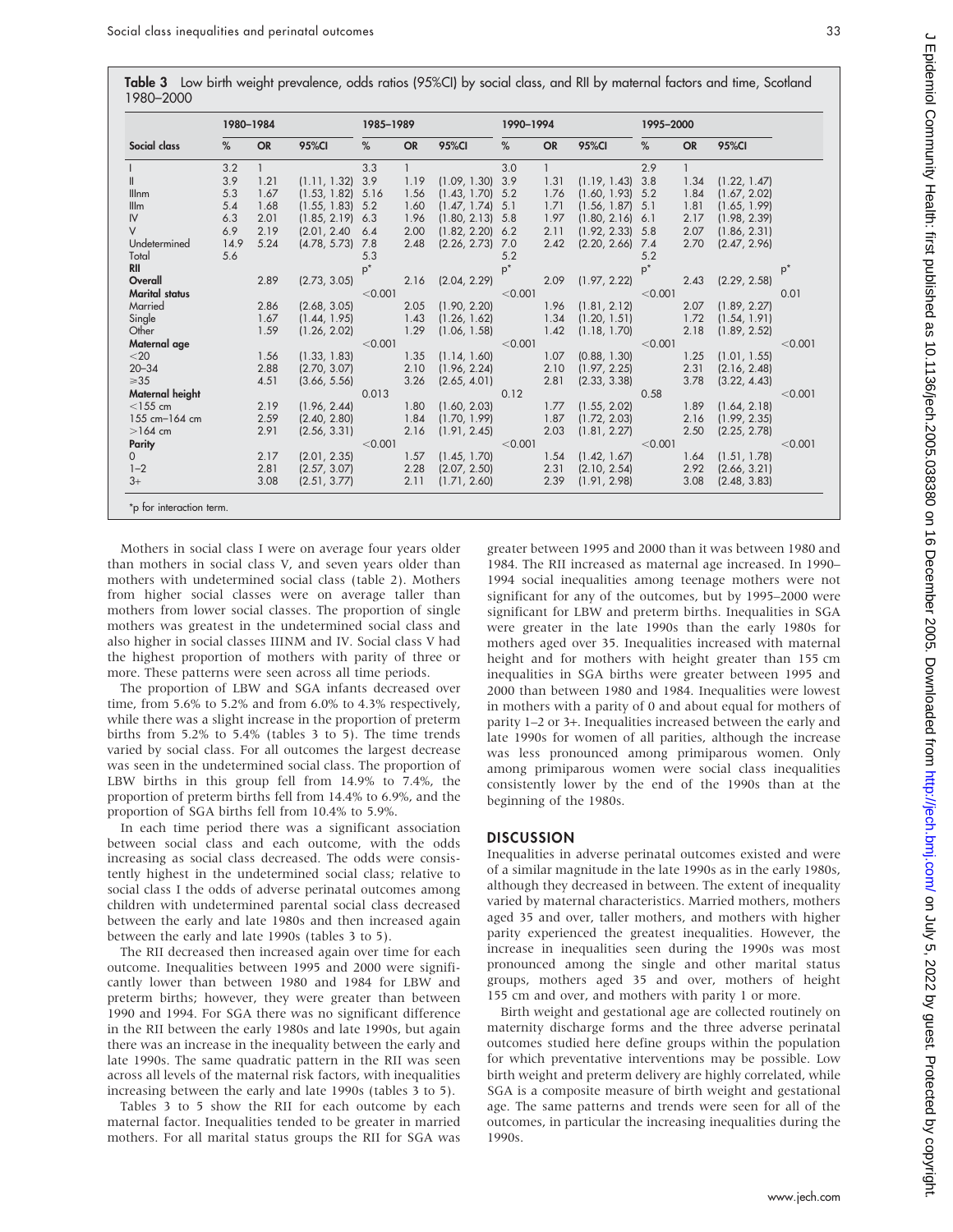|                       | 1980-1984 |           |              | 1985-1989 |           |              | 1990-1994 |              |              | 1995-2000 |           |              |         |
|-----------------------|-----------|-----------|--------------|-----------|-----------|--------------|-----------|--------------|--------------|-----------|-----------|--------------|---------|
| Social class          | %         | <b>OR</b> | 95%CI        | %         | <b>OR</b> | <b>95%CI</b> | %         | <b>OR</b>    | 95%CI        | %         | <b>OR</b> | 95%CI        |         |
|                       | 3.4       | 1         |              | 3.9       |           |              | 3.9       | $\mathbf{1}$ |              | 3.7       |           |              |         |
|                       | 4.0       | 1.20      | (1.10, 1.31) | 4.2       | 1.09      | (1.00, 1.19) | 4.4       | 1.12         | (1.03, 1.21) | 4.5       | 1.21      | (1.11, 1.32) |         |
| <b>Illnm</b>          | 4.9       | 1.48      | (1.36, 1.61) | 5.1       | 1.34      | (1.23, 1.46) | 5.4       | 1.40         | (1.29, 1.53) | 5.4       | 1.47      | (1.35, 1.60) |         |
| I/Im                  | 4.8       | 1.42      | (1.31, 1.54) | 5.0       | 1.30      | (1.20, 1.41) | 5.1       | 1.32         | (1.22, 1.44) | 5.4       | 1.46      | (1.34, 1.58) |         |
| IV                    | 5.7       | 1.71      | (1.57, 1.85) | 5.5       | 1.45      | (1.33, 1.57) | 5.4       | 1.40         | (1.29, 1.52) | 5.9       | 1.60      | (1.47, 1.74) |         |
| V                     | 5.8       | 1.75      | (1.60, 1.91) | 5.5       | 1.45      | (1.32, 1.59) | 5.5       | 1.43         | (1.30, 1.56) | 5.7       | 1.56      | (1.41, 1.73) |         |
| Undetermined          | 14.4      | 4.78      | (4.37, 5.23) | 7.1       | 1.91      | (1.74, 2.09) | 6.5       | 1.70         | (1.56, 1.85) | 6.9       | 1.90      | (1.75, 2.07) |         |
| Total                 | 5.2       |           |              | 5.0       |           |              | 5.2       |              |              | 5.4       |           |              |         |
| <b>RII</b>            |           |           |              | $p^*$     |           |              | $p^*$     |              |              | $p^*$     |           |              | $p^*$   |
| Overall               |           | 2.45      | (2.31, 2.59) |           | 1.60      | (1.51, 1.70) |           | 1.52         | (1.44, 1.61) |           | 1.75      | (1.65, 1.86) |         |
| <b>Marital</b> status |           |           |              | < 0.001   |           |              | 0.001     |              |              | 0.004     |           |              | 0.18    |
| Married               |           | 2.31      | (2.16, 2.46) |           | 1.48      | (1.38, 1.59) |           | 1.43         | (1.32, 1.54) |           | 1.65      | (1.51, 1.79) |         |
| Single                |           | 1.76      | (1.51, 2.06) |           | 1.14      | (1.00, 1.29) |           | 1.11         | (0.99, 1.26) |           | 1.45      | (1.30, 1.62) |         |
| Other                 |           | 1.45      | (1.12, 1.88) |           | 1.20      | (0.97, 1.49) |           | 1.27         | (1.05, 1.53) |           | 1.50      | (1.30, 1.73) |         |
| Maternal age          |           |           |              | < 0.001   |           |              | 0.002     |              |              | 0.001     |           |              | 0.005   |
| $<$ 20                |           | 1.48      | (1.26, 1.74) |           | 1.12      | (0.95, 1.33) |           | 1.03         | (0.84, 1.25) |           | 1.39      | (1.12, 1.73) |         |
| $20 - 34$             |           | 2.35      | (2.20, 2.52) |           | 1.55      | (1.45, 1.66) |           | 1.50         | (1.41, 1.61) |           | 1.66      | (1.55, 1.78) |         |
| $\geq 35$             |           | 3.08      | (2.50, 3.80) |           | 1.69      | (1.37, 2.08) |           | 1.69         | (1.40, 2.03) |           | 2.12      | (1.81, 2.48) |         |
| Maternal height       |           |           |              | 0.54      |           |              | 0.39      |              |              | 0.27      |           |              | < 0.001 |
| $<$ 155 cm            |           | 2.15      | (1.89, 2.44) |           | 1.38      | (1.20, 1.58) |           | 1.32         | (1.13, 1.53) |           | 1.54      | (1.31, 1.80) |         |
| 155 cm-164 cm         |           | 2.36      | (2.19, 2.56) |           | 1.55      | (1.43, 1.68) |           | 1.43         | (1.32, 1.55) |           | 1.69      | (1.56, 1.84) |         |
| $>164$ cm             |           | 2.33      | (2.07, 2.62) |           | 1.51      | (1.35, 1.69) |           | 1.55         | (1.40, 1.72) |           | 1.71      | (1.55, 1.87) |         |
| <b>Parity</b>         |           |           |              | 0.01      |           |              | < 0.001   |              |              | < 0.001   |           |              | < 0.001 |
| $\Omega$              |           | 2.07      | (1.91, 2.25) |           | 1.24      | (1.14, 1.35) |           | 1.25         | (1.15, 1.36) |           | 1.31      | (1.20, 1.42) |         |
| $1 - 2$               |           | 2.48      | (2.27, 2.72) |           | 1.81      | (1.65, 1.99) |           | 1.69         | (1.54, 1.85) |           | 2.04      | (1.86, 2.23) |         |
| $3+$                  |           | 2.44      | (2.00, 2.98) |           | 1.63      | (1.32, 2.00) |           | 1.38         | (1.12, 1.70) |           | 2.17      | (1.77, 2.66) |         |

It would also have been of interest to look at trends in stillbirths and perinatal deaths. In this study the social class information was obtained from birth registrations but stillbirths are not registered this way so social class information was not available for stillbirths in Scotland over the entire study period. The General Register Office for Scotland (GROS) reports stillbirths by social class between 1946 and 1997.<sup>17</sup> There are differences in stillbirth rates by

social class in Scotland. However, previous research found that the influence of social class on perinatal mortality (stillbirths and neonatal deaths) remained unchanged between 1960 and 1982.<sup>18</sup>

The social class measure used was derived from the occupation of the father, or the mother if the father was not present. Although parental social class is associated with adverse pregnancy outcomes<sup>4</sup> there are problems with

|                       | 1980-1984                                          |      |                    | 1985-1989 |       |              | 1990-1994 |       |                    | 1995-2000 |      |              |         |
|-----------------------|----------------------------------------------------|------|--------------------|-----------|-------|--------------|-----------|-------|--------------------|-----------|------|--------------|---------|
| Social class          | 95%CI<br>95%CI<br><b>OR</b><br>%<br><b>OR</b><br>% |      | %                  | <b>OR</b> | 95%CI | %            | <b>OR</b> | 95%CI |                    |           |      |              |         |
|                       | 3.5                                                |      |                    | 3.2       |       |              | 2.4       |       |                    | 2.3       |      |              |         |
|                       | 4.1                                                | 1.16 | (1.07, 1.27)       | 3.7       | 1.17  | (1.07, 1.28) | 3.4       | 1.41  | $(1.27, 1.56)$ 3.1 |           | 1.35 | (1.21, 1.50) |         |
| Illnm                 | 6.1                                                | 1.80 | $(1.66, 1.96)$ 5.1 |           | 1.63  | (1.49, 1.78) | 4.8       | 2.03  | $(1.83, 2.25)$ 4.3 |           | 1.94 | (1.74, 2.15) |         |
| I/Im                  | 6.1                                                | 1.79 | $(1.66, 1.94)$ 5.1 |           | 1.64  | (1.51, 1.79) | 4.6       | 1.95  | $(1.76, 2.15)$ 4.3 |           | 1.93 | (1.75, 2.14) |         |
| IV                    | 6.9                                                | 2.06 | (1.90, 2.23)       | 6.2       | 2.00  | (1.83, 2.18) | 5.5       | 2.34  | (2.11, 2.58)       | 5.3       | 2.42 | (2.18, 2.68) |         |
| $\vee$                | 7.9                                                | 2.35 | (2.16, 2.56)       | 6.6       | 2.14  | (1.94, 2.35) | 6.0       | 2.53  | (2.28, 2.82)       | 5.1       | 2.28 | (2.03, 2.57) |         |
| Undetermined          | 10.4                                               | 3.21 | (2.92, 3.53)       | 7.5       | 2.46  | (2.24, 2.71) | 6.3       | 2.69  | (2.43, 2.99)       | 5.9       | 2.71 | (2.44, 3.00) |         |
| Total                 | 6.0                                                |      |                    | 5.2       |       |              | 4.7       |       |                    | 4.3       |      |              |         |
| RII                   |                                                    |      |                    | $p^*$     |       |              | $p^*$     |       |                    | $p^*$     |      |              | $p^*$   |
| Overall               |                                                    | 2.41 | (2.29, 2.55)       |           | 2.21  | (2.08, 2.34) |           | 2.28  | (2.14, 2.42)       |           | 2.49 | (2.34, 2.66) |         |
| <b>Marital status</b> |                                                    |      |                    | < 0.001   |       |              | < 0.001   |       |                    | < 0.001   |      |              | < 0.001 |
| Married               |                                                    | 2.14 | (1.99, 2.30)       |           | 2.08  | (1.94, 2.23) |           | 2.17  | (2.00, 2.36)       |           | 2.24 | (2.03, 2.48) |         |
| Single                |                                                    | 1.36 | (1.21, 1.54)       |           | 1.33  | (1.17, 1.50) |           | 1.39  | (1.24, 1.57)       |           | 1.57 | (1.40, 1.76) |         |
| Other                 |                                                    | 1.47 | (1.19, 1.80)       |           | 1.46  | (1.19, 1.80) |           | 1.43  | (1.18, 1.72)       |           | 2.19 | (1.87, 2.56) |         |
| Maternal age          |                                                    |      |                    | < 0.001   |       |              | < 0.001   |       |                    | < 0.001   |      |              | < 0.001 |
| $<$ 20                |                                                    | 1.39 | (1.18, 1.63)       |           | 1.27  | (1.07, 1.52) |           | 0.97  | (0.79, 1.19)       |           | 0.98 | (0.77, 1.23) |         |
| $20 - 34$             |                                                    | 2.47 | (2.33, 2.63)       |           | 2.18  | (2.04, 2.33) |           | 2.31  | (2.15, 2.48)       |           | 2.46 | (2.28, 2.65) |         |
| $\geq 35$             |                                                    | 3.39 | (2.73, 4.21)       |           | 3.83  | (3.04, 4.83) |           | 3.15  | (2.56, 3.88)       |           | 4.01 | (3.54, 4.79) |         |
| Maternal height       |                                                    |      |                    | 0.03      |       |              | < 0.001   |       |                    | 0.56      |      |              | < 0.001 |
| $<$ 155 cm            |                                                    | 1.81 | (1.63, 2.00)       |           | 1.54  | (1.37, 1.73) |           | 1.95  | (1.70, 2.22)       |           | 1.78 | (1.54, 2.07) |         |
| 155 cm-164 cm         |                                                    | 2.10 | (1.95, 2.25)       |           | 1.89  | (1.75, 2.05) |           | 1.96  | (1.80, 2.13)       |           | 2.16 | (1.97, 2.36) |         |
| $>164$ cm             |                                                    | 2.37 | (2.08, 2.71)       |           | 2.48  | (2.17, 2.82) |           | 2.19  | (1.93, 2.49)       |           | 2.72 | (2.41, 3.08) |         |
| Parity                |                                                    |      |                    | < 0.001   |       |              | < 0.001   |       |                    | < 0.001   |      |              | < 0.001 |
| $\Omega$              |                                                    | 1.79 | (1.67, 1.93)       |           | 1.54  | (1.43, 1.67) |           | 1.73  | (1.60, 1.88)       |           | 1.74 | (1.59, 1.90) |         |
| $1 - 2$               |                                                    | 2.33 | (2.14, 2.53)       |           | 2.36  | (2.14, 2.60) |           | 2.40  | (2.17, 2.66)       |           | 3.03 | (2.72, 3.36) |         |
| $3+$                  |                                                    | 2.14 | (1.74, 2.63)       |           | 2.53  | (2.00, 3.20) |           | 2.40  | (1.86, 3.09)       |           | 3.08 | (2.37, 4.00) |         |

Table 5 Small for gestational age prevalence, odds ratios (95%CI) by social class, and RII by maternal factors and time,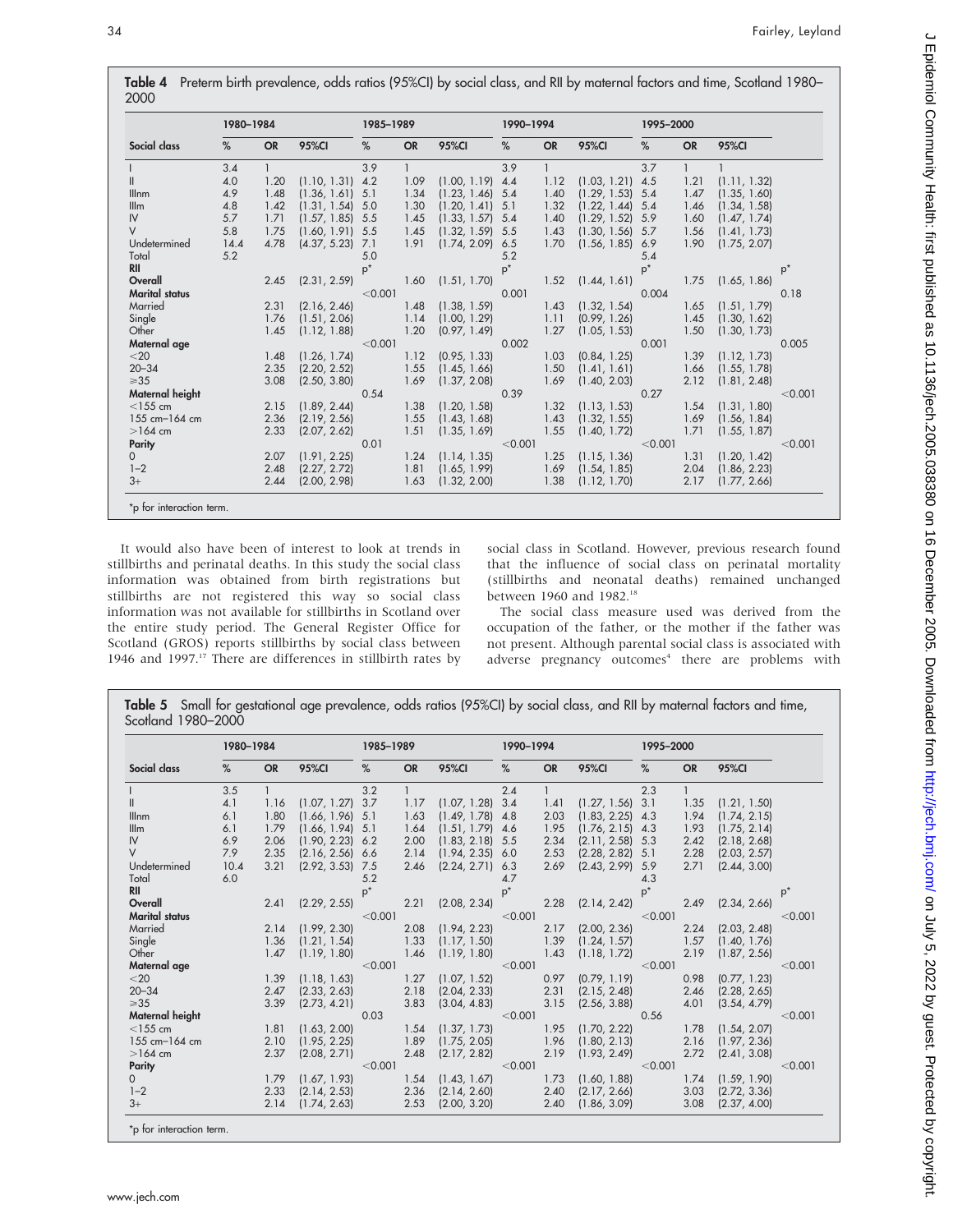## Key points

- Inequalities in adverse perinatal outcomes in Scotland increased during the 1990s in all strata defined by maternal characteristics
- Inequalities in LBW, preterm births, and SGA were greatest in married, older, taller, and high parity mothers
- For women with parity one or more, and for mothers who were not married, inequalities in LBW and SGA births were greater by the end of the 1990s than at the start of the 1980s

assigning occupational social class to mothers.<sup>19</sup> The registrar general's occupational social class is based on occupation and women are more likely to be looking after the home and family or never to have worked, and therefore cannot be assigned their own social class. We saw a large rise in the mothers with undetermined social class to 15% of the study population in the late 1990s. The rise in the proportion of mothers with undetermined social class partly reflects changes in the marital status distribution over time. Within the undetermined group 43% of mothers were married in the early 1980s compared with 18% in the late 1990s while 43% were single in the early 1980s rising to 64% in the late 1990s and the ''other'' marital status group accounted for 13% of the undetermined group in 1980–84 and 18% in 1995–2000. No information was available to show how the different components of this undetermined group changed over time. The undetermined social class contains a heterogeneous mix of people, but it was evident that they experienced the worst perinatal outcomes so this group was placed at the bottom of the social class hierarchy when creating the RII. This measure controlled for the changing social class distribution over time.

Lone mothers are at greater socioeconomic disadvantage than both married and cohabiting mothers, and also suffer greater ill health.<sup>7 20</sup> Despite this, inequalities in adverse perinatal events were lower in single than married and cohabiting mothers. For married mothers and cohabiting mothers social class is likely to be derived from the husband or partner but for the single mother this is likely to be their own social class. In the 1990s the changes to the distribution of social class were similar across all marital status groups, with the exception of the undetermined social class, which increased in the single and other marital status mothers but remained constant in the married mothers. Among those with undetermined social class married mothers may be at a greater socioeconomic disadvantage than single mothers, as for married mothers neither the mother nor the father can be assigned a social class. This could explain why inequalities among married mothers are greater than for single mothers. The recent increases in inequalities were most pronounced among single mothers and those of other marital status; both groups had higher inequalities by the end of the 1990s than at the beginning of the 1980s.

Inequalities by maternal age were lowest in mothers aged less than 20. During the early 1990s there was no significant difference between the top and bottom of the social class hierarchy in this age group. So although young maternal age is a risk factor for adverse perinatal outcomes,<sup>4</sup> we found that the relation between social class and adverse perinatal outcomes in younger mothers is not that strong. However, there are problems with assigning social class to teenage mothers as many of them will be in the undetermined  $group.<sup>19</sup>$ 

The proportion of births to older mothers increased throughout the 1980s and 1990s<sup>11</sup> and this group is also at higher risk for adverse perinatal outcomes.<sup>4</sup> In this study we saw that this age group experienced the greatest inequalities. The detrimental effect of smoking increases with the age of the mother, $21$  so some of the inequality may have been explained by smoking during pregnancy as this is also related to social class (smoking rates being higher in the lower social classes).8 22 Elsewhere half the excess risk of adverse perinatal outcomes in the lowest socioeconomic group was explained by maternal smoking.<sup>9</sup>

Smoking status during pregnancy has only been collected routinely in Scotland from 1992 and there are concerns about the quality of these data, and care should be taken in interpreting the result using this information.<sup>23</sup> However, inequalities in smoking during pregnancy, measured by area deprivation, reduced in Scotland during the  $1990s.^{24}$ 

Crude analysis of the data (not shown) looking at the interactions between smoking status and RII showed that when smoking was coded as smokers, non–smokers, and not known smoking status, inequalities in perinatal outcomes were significantly higher for mothers with not known smoking status than both the smokers and non-smokers. For non-smokers and smokers the RII for LBW and preterm births increased throughout the 1990s; however for SGA they decreased slightly. For the mothers whose smoking status was not known the RII for LBW was similar in 1992–94 and 1995–2000, it decreased slightly for preterm births and increased over time for SGA.

Socioeconomic inequalities in height are well reported<sup>25</sup> and maternal height is also associated with LBW.<sup>26</sup> We found the greatest inequalities among the tallest mothers. The mean height of mothers in this study increased steadily over time. There is evidence to show that differences in height by social class are decreasing over time<sup>25</sup>; however, inequalities in adverse perinatal events persist and have been increasing throughout the 1990s for women of all heights.

The Scottish Morbidity Record collects information on clinical and demographic characteristics and outcomes for all patients discharged from Scottish maternity hospitals. The register is subjected to regular quality assurance checks and has been greater than 99% complete since the late 1970s.<sup>27</sup> <sup>28</sup> Maternal height is a mandatory but not high priority data item collected on SMR2 forms.<sup>29</sup> The proportion of mothers whose height was missing on the hospital discharge form was rather high in the late 1990s (40% of all missing height records) and the amount of missing height information varied by health board. Mothers with missing height had a higher prevalence of both LBW and preterm births. However, the proportion of mothers with missing height was constant across social class. Analysis looking at the interactions between the other maternal factors and RII including mothers with missing height in the late 1990s showed similar trends and estimates of inequality estimates as that excluding mothers with missing height (results not shown).

Inequalities in adverse perinatal outcomes in women of parity one or more were significantly greater than for primiparous women. Increases in inequalities in the 1990s were also more pronounced among women of parity 1–2 or 3+. Both high parity and low social status are independent risk factors for a short interpregnancy interval,<sup>30</sup> which can lead to ill health for both the mother and the child.<sup>31</sup> Inequalities in the high parity group and among women of parity 1–2 were the same or greater in the late 1990s than they were in the early 1980s.

Over the past two decades in Scotland there have been changes in modes of delivery, in particular a large rise in the caesarean section rate that is associated with both birth weight and gestation.<sup>32</sup> There are variations between health